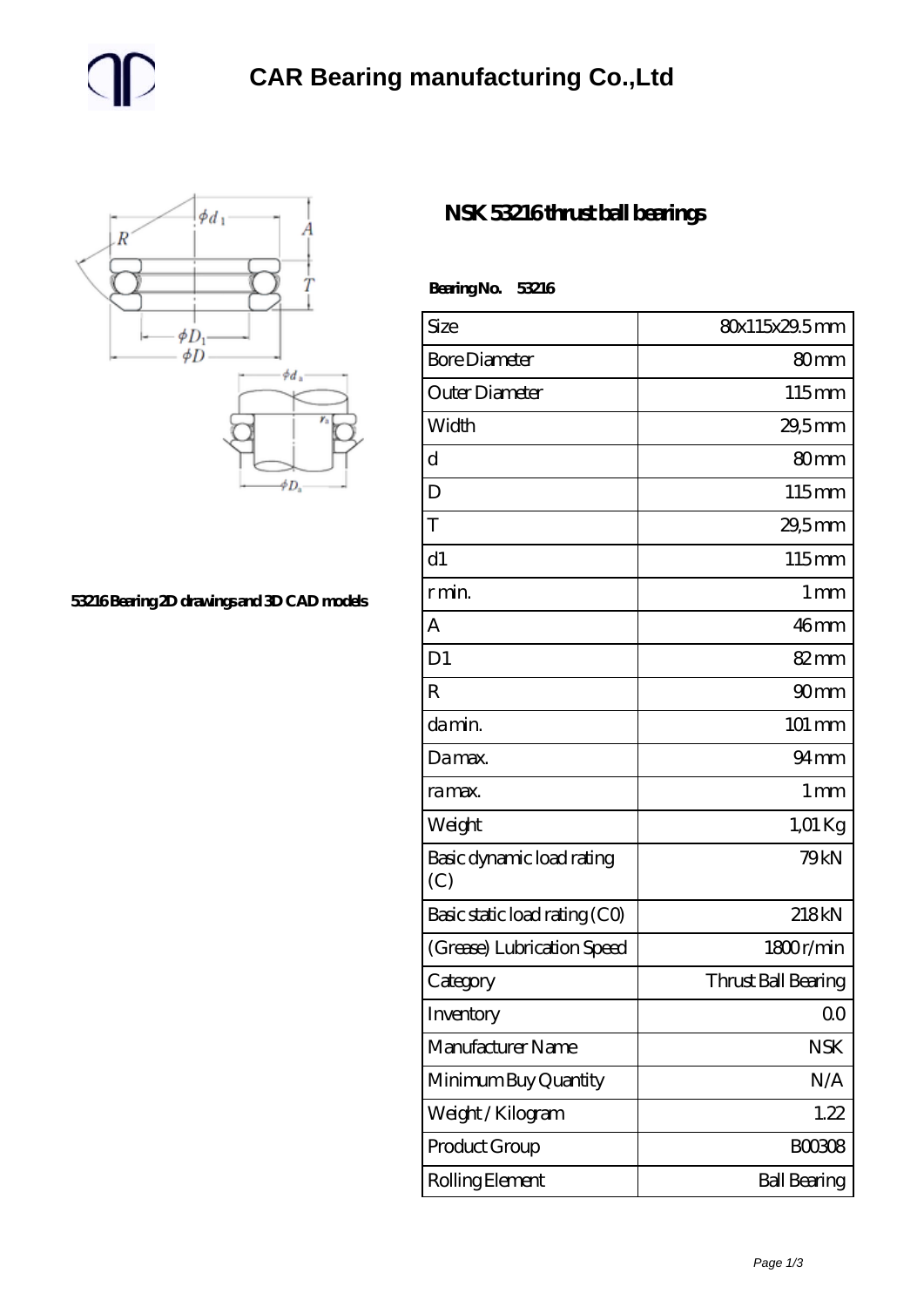

| Thrust Bearing                         | Yes                                                                                                                                                        |
|----------------------------------------|------------------------------------------------------------------------------------------------------------------------------------------------------------|
| Single or Double Direction             | Single Direction                                                                                                                                           |
| <b>Banded</b>                          | No                                                                                                                                                         |
| Cage Material                          | Steel                                                                                                                                                      |
| Precision Class                        | Non-Precision                                                                                                                                              |
| Component Description                  | Roller Assembly Plus<br>Raceways                                                                                                                           |
| Other Features                         | Single Row   With Aligning<br>Seat                                                                                                                         |
| Long Description                       | 80MM Bore 1; 82MM Bore<br>2, 115MM Outside<br>Diameter; 30MM Height;<br><b>Ball Bearing, Single</b><br>Direction; Not Banded;<br>Steel Cage; Non-Precision |
| Inch - Metric                          | Metric                                                                                                                                                     |
| Category                               | Thrust Ball Bearings                                                                                                                                       |
| <b>UNSPSC</b>                          | 31171552                                                                                                                                                   |
| Harmonized Tariff Code                 | 8482105008                                                                                                                                                 |
| Noun                                   | Bearing                                                                                                                                                    |
| <b>Keyword String</b>                  | <b>Ball Thrust</b>                                                                                                                                         |
| Manufacturer URL                       | http://www.nskamericas.co<br>m                                                                                                                             |
| Manufacturer Item Number               | 53216                                                                                                                                                      |
| Weight/LBS                             | 222667                                                                                                                                                     |
| Overall Height with<br>Aligning Washer | OInch   OMillimeter                                                                                                                                        |
| Bore 2                                 | 3228Inch   82 Millimeter                                                                                                                                   |
| Outside Diameter                       | 4.528 Inch   115 Millimeter                                                                                                                                |
| Height                                 | 1.181 Inch   30 Millimeter                                                                                                                                 |
| Bore 1                                 | 315Inch   80Millimeter                                                                                                                                     |
| SRI                                    | 685                                                                                                                                                        |
| hidYobi                                | 53216                                                                                                                                                      |
| LangID                                 | 1                                                                                                                                                          |
| $D_{-}$                                | 115                                                                                                                                                        |
|                                        |                                                                                                                                                            |